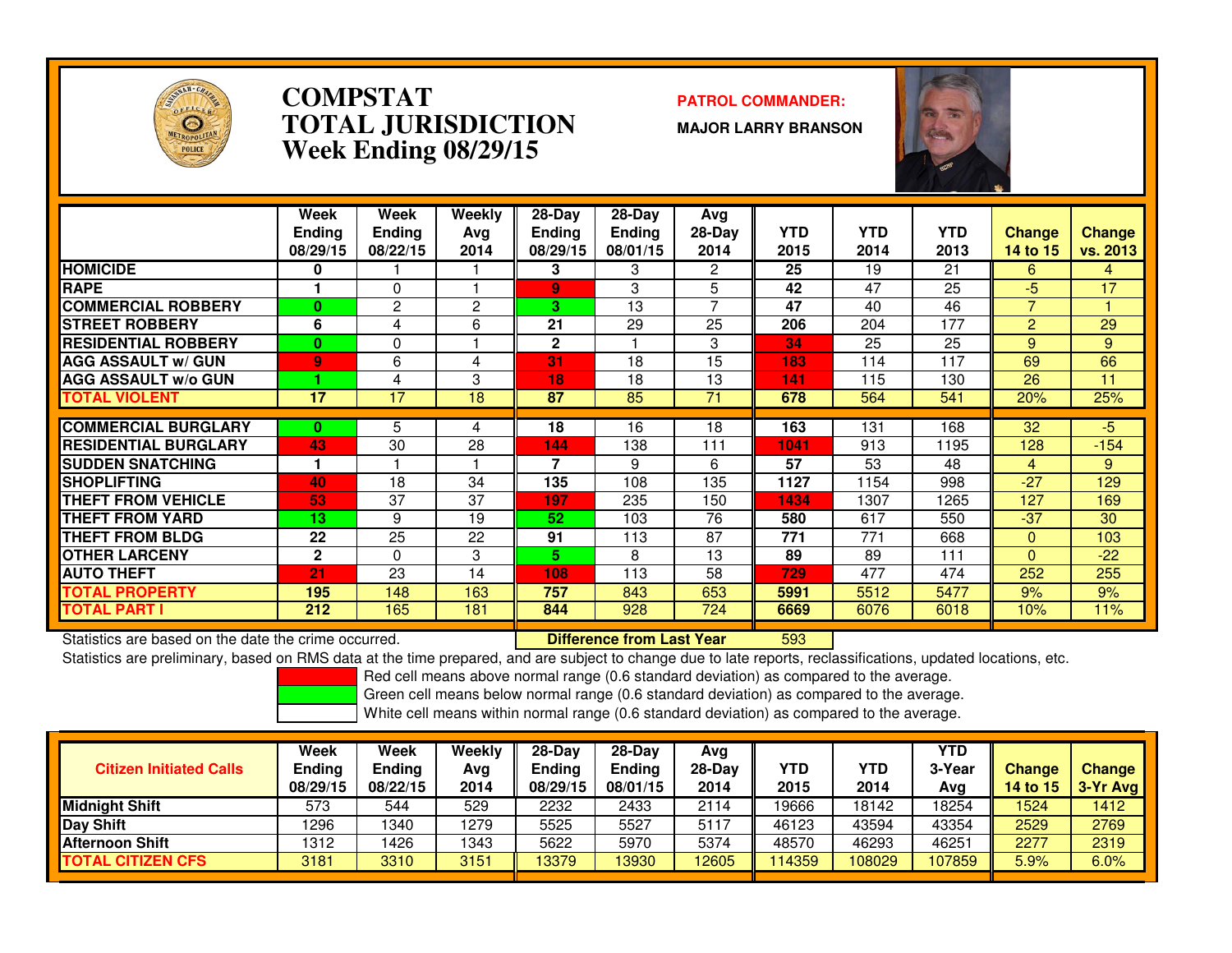

# **COMPSTAT PRECINCT COMMANDER: WEST CHATHAM PRECINCTWeek Ending 08/29/15**

**CAPT. CARL RAMEY**



|                             | Week          | Week          | <b>Weekly</b> | $28 - Day$    | $28 - Day$     | Avg      |            |            |                 |                |                 |
|-----------------------------|---------------|---------------|---------------|---------------|----------------|----------|------------|------------|-----------------|----------------|-----------------|
|                             | <b>Endina</b> | <b>Ending</b> | Avg           | <b>Ending</b> | <b>Ending</b>  | $28-Day$ | <b>YTD</b> | <b>YTD</b> | <b>YTD</b>      | <b>Change</b>  | <b>Change</b>   |
|                             | 08/29/15      | 08/22/15      | 2014          | 08/29/15      | 08/01/15       | 2014     | 2015       | 2014       | 2013            | 14 to 15       | vs. 2013        |
| <b>HOMICIDE</b>             | 0             | 0             | $\Omega$      | 0             | 0              | 0        | 0          |            | $\overline{2}$  | $-1$           | $-2$            |
| <b>RAPE</b>                 | $\bf{0}$      | $\Omega$      | $\Omega$      | $\mathbf{2}$  | $\mathbf{c}$   |          | 13         | 11         | 6               | $\overline{2}$ | $\overline{7}$  |
| <b>COMMERCIAL ROBBERY</b>   | $\bf{0}$      | $\Omega$      | $\Omega$      | 0             | 3              |          | 10         | 5          | 4               | 5              | 6               |
| <b>STREET ROBBERY</b>       | $\bf{0}$      | $\Omega$      |               |               | 4              | 3        | 18         | 21         | 19              | $-3$           | $-1$            |
| <b>RESIDENTIAL ROBBERY</b>  | $\bf{0}$      | $\Omega$      | $\Omega$      | 1             |                |          | 6          | 9          | 5               | $-3$           |                 |
| <b>AGG ASSAULT w/ GUN</b>   | $\bf{0}$      | $\Omega$      | $\Omega$      | 3             | $\overline{2}$ |          | 19         | 11         | 12              | 8              | $\overline{7}$  |
| <b>AGG ASSAULT w/o GUN</b>  | $\bf{0}$      | 0             | $\Omega$      |               | 5              | 2        | 29         | 12         | 23              | 17             | $6\overline{6}$ |
| <b>TOTAL VIOLENT</b>        | $\mathbf{0}$  | $\Omega$      | 2             | 8             | 17             | 9        | 95         | 70         | 71              | 36%            | 34%             |
|                             |               |               |               |               |                |          |            |            |                 |                |                 |
| <b>COMMERCIAL BURGLARY</b>  | $\mathbf{0}$  | 4             |               | 8             | 2              | 4        | 47         | 28         | $\overline{21}$ | 19             | 26              |
| <b>RESIDENTIAL BURGLARY</b> | 9             | 6             | 5             | 33            | 28             | 21       | 203        | 166        | 199             | 37             | $\overline{4}$  |
| <b>SUDDEN SNATCHING</b>     | 0             | 0             | $\mathbf 0$   | 0             |                |          | 4          | 4          | $\Omega$        | $\Omega$       | $\overline{4}$  |
| <b>SHOPLIFTING</b>          | 7             | 3             | 5             | 18            | 15             | 19       | 143        | 175        | 97              | $-32$          | 46              |
| <b>THEFT FROM VEHICLE</b>   | 8             | 6             | 6             | 25            | 43             | 26       | 229        | 200        | 174             | 29             | 55              |
| <b>THEFT FROM YARD</b>      | $\mathbf{2}$  | 0             | 3             | 8             | 16             | 12       | 108        | 94         | 73              | 14             | 35              |
| <b>THEFT FROM BLDG</b>      | 8             |               | 3             | 20            | 19             | 13       | 142        | 130        | 91              | 12             | 51              |
| <b>OTHER LARCENY</b>        | $\mathbf{0}$  | $\mathbf 0$   |               | 0             |                | 3        | 19         | 19         | 9               | $\Omega$       | 10              |
| <b>AUTO THEFT</b>           |               | 2             | 3             | 16            | 20             | 12       | 137        | 89         | 67              | 48             | 70              |
| <b>TOTAL PROPERTY</b>       | 35            | 22            | 28            | 128           | 145            | 111      | 1032       | 905        | 731             | 14%            | 41%             |
| <b>TOTAL PART I</b>         | 35            | 22            | 30            | 136           | 162            | 121      | 1127       | 975        | 802             | 16%            | 41%             |

Statistics are based on the date the crime occurred. **Difference from Last Year**  <sup>152</sup>Statistics are preliminary, based on RMS data at the time prepared, and are subject to change due to late reports, reclassifications, updated locations, etc.

Red cell means above normal range (0.6 standard deviation) as compared to the average.

Green cell means below normal range (0.6 standard deviation) as compared to the average.

| <b>Citizen Initiated Calls</b> | Week<br>Ending<br>08/29/15 | Week<br><b>Ending</b><br>08/22/15 | Weekly<br>Avg<br>2014 | $28-Dav$<br>Ending<br>08/29/15 | $28-Day$<br><b>Ending</b><br>08/01/15 | Avg<br>$28-Day$<br>2014 | YTD<br>2015 | <b>YTD</b><br>2014 | YTD<br>3-Year<br>Avg | <b>Change</b><br>14 to 15 | <b>Change</b><br>3-Yr Avg |
|--------------------------------|----------------------------|-----------------------------------|-----------------------|--------------------------------|---------------------------------------|-------------------------|-------------|--------------------|----------------------|---------------------------|---------------------------|
| <b>Midnight Shift</b>          | 92                         | 98                                | 107                   | 449                            | 501                                   | 429                     | 3875        | 3604               | 3604                 | 271                       | 271                       |
| <b>Day Shift</b>               | 275                        | 277                               | 264                   | 154                            | 197                                   | 1055                    | 9761        | 8881               | 8992                 | 880                       | 769                       |
| <b>Afternoon Shift</b>         | 273                        | 275                               | 279                   | 102                            | 1270                                  | 1115                    | 10117       | 9694               | 9605                 | 423                       | 512                       |
| <b>TOTAL CITIZEN CFS</b>       | 640                        | 640                               | 650                   | 2705                           | 2968                                  | 2599                    | 23753       | 22179              | 22200                | 7.1%                      | 7.0%                      |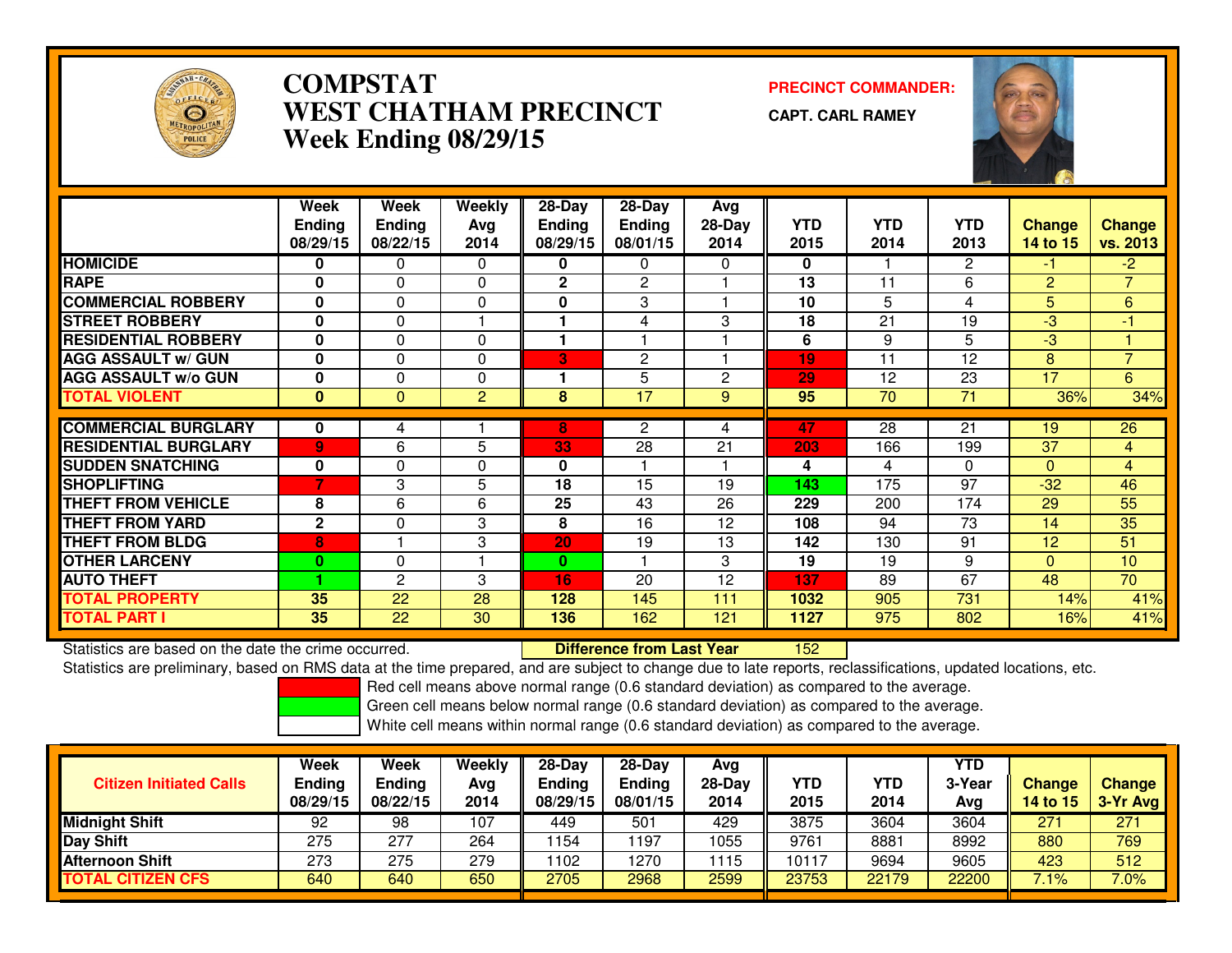

# **COMPSTAT PRECINCT COMMANDER: DOWNTOWN PRECINCTWeek Ending 08/29/15**

**CAPT. Ben Herron**



|                             | Week          | Week           | Weekly         | 28-Day        | 28-Day          | Avg            |            |                       |                 |                          |                |
|-----------------------------|---------------|----------------|----------------|---------------|-----------------|----------------|------------|-----------------------|-----------------|--------------------------|----------------|
|                             | <b>Ending</b> | <b>Ending</b>  | Avg            | <b>Ending</b> | <b>Ending</b>   | $28-Day$       | <b>YTD</b> | <b>YTD</b>            | <b>YTD</b>      | <b>Change</b>            | <b>Change</b>  |
|                             | 08/29/15      | 08/22/15       | 2014           | 08/29/15      | 08/01/15        | 2014           | 2015       | 2014                  | 2013            | 14 to 15                 | vs. 2013       |
| <b>HOMICIDE</b>             | 0             |                | $\Omega$       |               |                 |                | 4          | $\mathbf{2}^{\prime}$ | 8               | $\overline{2}$           | $-4$           |
| <b>RAPE</b>                 | 0             | $\mathbf{0}$   | $\Omega$       |               | $\Omega$        |                | 8          | 8                     | 6               | 0                        | $\overline{2}$ |
| <b>COMMERCIAL ROBBERY</b>   | $\bf{0}$      | $\Omega$       | $\Omega$       |               | $\mathbf{0}$    |                | 5          | 4                     | 9               |                          | $-4$           |
| <b>ISTREET ROBBERY</b>      | 3             |                | 2              | 8             | 11              | 7              | 72         | 50                    | 67              | 22                       | 5              |
| <b>RESIDENTIAL ROBBERY</b>  | $\bf{0}$      | $\mathbf{0}$   | $\Omega$       | 0             | $\Omega$        | 0              | 6          |                       | 5               | 5 <sup>1</sup>           |                |
| <b>AGG ASSAULT w/ GUN</b>   | 1             |                |                | 5             | 3               | 3              | 30         | 22                    | 29              | 8                        |                |
| <b>AGG ASSAULT w/o GUN</b>  | $\bf{0}$      | 2              |                | 4             | 4               | 3              | 29         | 30                    | 28              | -1                       |                |
| <b>TOTAL VIOLENT</b>        | 4             | 5              | $\overline{4}$ | 20            | $\overline{19}$ | 16             | 154        | 117                   | 152             | 32%                      | 1%             |
| <b>COMMERCIAL BURGLARY</b>  | $\bf{0}$      |                |                | 4             | 4               | 3              | 19         | 23                    | 22              | $-4$                     | $-3$           |
|                             |               |                |                |               |                 |                |            |                       |                 |                          |                |
| <b>RESIDENTIAL BURGLARY</b> | 6             | 4              | 3              | 18            | 15              | 11             | 99         | 76                    | 117             | 23                       | $-18$          |
| <b>SUDDEN SNATCHING</b>     |               |                |                | 3             | 5               | $\overline{2}$ | 27         | 18                    | $\overline{26}$ | 9                        |                |
| <b>ISHOPLIFTING</b>         | 5             | 4              | 4              | 24            | 17              | 18             | 161        | 154                   | 136             | $\overline{\phantom{a}}$ | 25             |
| <b>THEFT FROM VEHICLE</b>   | 9             | $\overline{7}$ | 9              | 35            | 34              | 36             | 265        | 361                   | 258             | $-96$                    | $\overline{7}$ |
| <b>THEFT FROM YARD</b>      | 7             | 2              | 5              | 16            | 33              | 21             | 144        | 161                   | 174             | $-17$                    | $-30$          |
| <b>THEFT FROM BLDG</b>      | 5             | $\overline{2}$ | 5              | 13            | 15              | 21             | 139        | 180                   | 122             | $-41$                    | 17             |
| <b>OTHER LARCENY</b>        | $\mathbf{0}$  | $\mathbf{0}$   |                |               | $\mathbf{2}$    | $\overline{2}$ | 14         | 14                    | 30              | $\Omega$                 | $-16$          |
| <b>AUTO THEFT</b>           | 5             | 6              | 3              | 26            | 18              | 11             | 139        | 90                    | 82              | 49                       | 57             |
| <b>TOTAL PROPERTY</b>       | 38            | 27             | 31             | 140           | 143             | 125            | 1007       | 1077                  | 967             | $-6%$                    | 4%             |
| <b>TOTAL PART I</b>         | 42            | 32             | 35             | 160           | 162             | 141            | 1161       | 1194                  | 1119            | $-3%$                    | 4%             |

Statistics are based on the date the crime occurred. **Difference from Last Year**  -33Statistics are preliminary, based on RMS data at the time prepared, and are subject to change due to late reports, reclassifications, updated locations, etc.

Red cell means above normal range (0.6 standard deviation) as compared to the average.

Green cell means below normal range (0.6 standard deviation) as compared to the average.

| <b>Citizen Initiated Calls</b>  | Week<br><b>Ending</b><br>08/29/15 | Week<br><b>Ending</b><br>08/22/15 | Weekly<br>Ava<br>2014 | $28-Dav$<br>Ending<br>08/29/15 | $28-Dav$<br><b>Ending</b><br>08/01/15 | Avg<br>28-Day<br>2014 | <b>YTD</b><br>2015 | <b>YTD</b><br>2014 | YTD<br>3-Year<br>Avg | <b>Change</b><br>14 to 15 | <b>Change</b><br>3-Yr Avg |
|---------------------------------|-----------------------------------|-----------------------------------|-----------------------|--------------------------------|---------------------------------------|-----------------------|--------------------|--------------------|----------------------|---------------------------|---------------------------|
| <b>Midnight Shift</b>           | 115                               | 18                                | 114                   | 507                            | 516                                   | 457                   | 4175               | 3958               | 3962                 | 217                       | 213                       |
| Day Shift                       | 232                               | 251                               | 223                   | 971                            | 1034                                  | 891                   | 8268               | 7558               | 7663                 | 710                       | 605                       |
| <b>Afternoon Shift</b>          | 239                               | 270                               | 244                   | 1045                           | 100                                   | 976                   | 8854               | 8413               | 8396                 | 441                       | 458                       |
| <b><i>FOTAL CITIZEN CFS</i></b> | 586                               | 639                               | 581                   | 2523                           | 2650                                  | 2324                  | 21297              | 19929              | 20021                | $6.9\%$                   | 6.4%                      |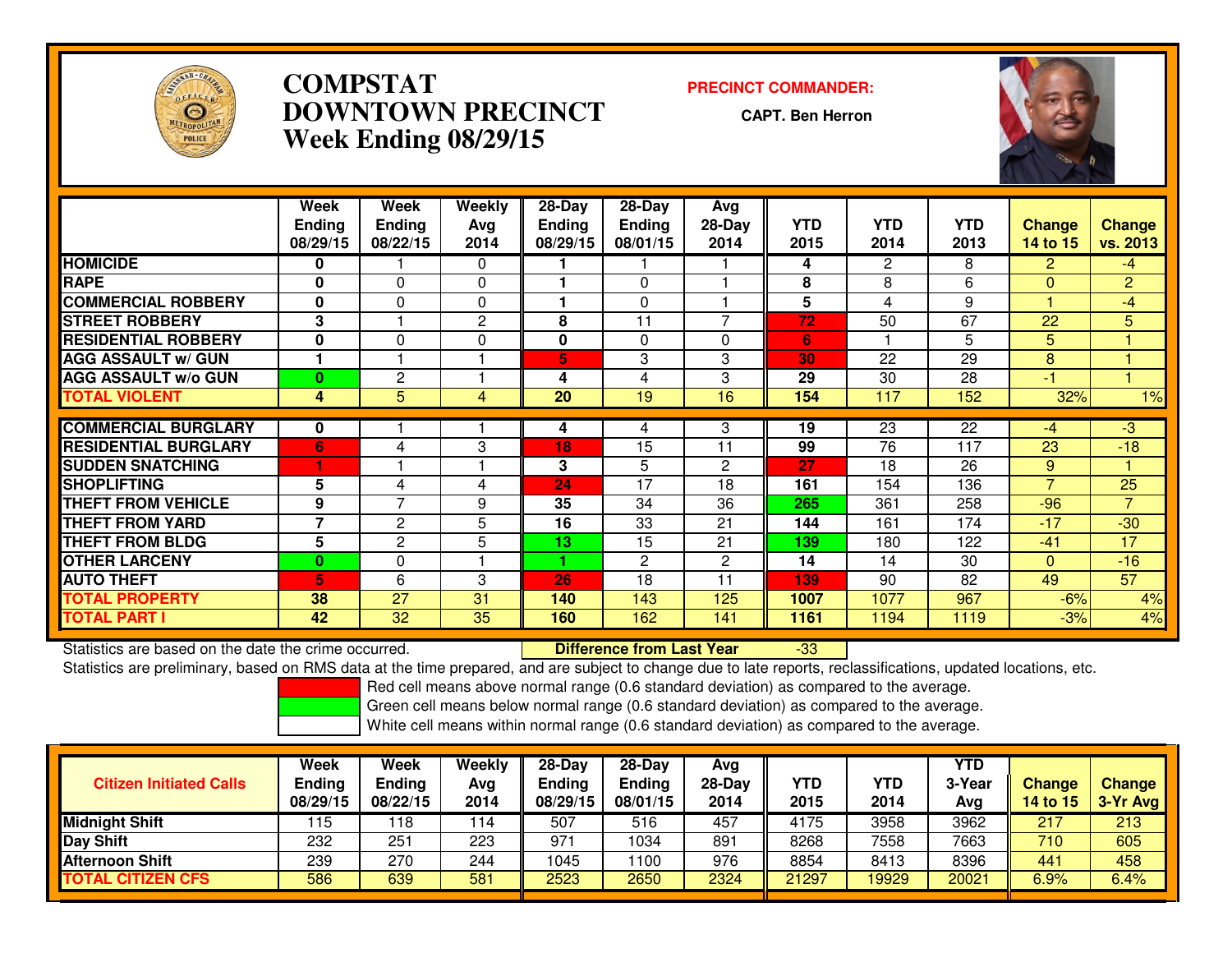

# **COMPSTATCENTRAL PRECINCT Week Ending 08/29/15**

**PRECINCT COMMANDER:**



|                             | Week                     | Week          | Weekly       | 28-Day        | 28-Day        | Avg          |                |                |            |                |                |
|-----------------------------|--------------------------|---------------|--------------|---------------|---------------|--------------|----------------|----------------|------------|----------------|----------------|
|                             | <b>Ending</b>            | <b>Ending</b> | Ava          | <b>Ending</b> | <b>Ending</b> | $28-Day$     | <b>YTD</b>     | <b>YTD</b>     | <b>YTD</b> | <b>Change</b>  | <b>Change</b>  |
|                             | 08/29/15                 | 08/22/15      | 2014         | 08/29/15      | 08/01/15      | 2014         | 2015           | 2014           | 2013       | 14 to 15       | vs. 2013       |
| <b>HOMICIDE</b>             | $\bf{0}$                 | 0             | $\Omega$     |               |               |              | 10             | 11             | 6          | $-1$           | 4              |
| <b>RAPE</b>                 |                          | 0             | 0            | $\mathbf{2}$  | 0             |              | 7              | 10             | 5          | $-3$           | $\overline{2}$ |
| <b>COMMERCIAL ROBBERY</b>   | $\bf{0}$                 | $\Omega$      | 0            | 0             | 4             |              | $\overline{7}$ | 11             | 10         | -4             | -3             |
| <b>STREET ROBBERY</b>       | $\mathbf{2}$             |               | 2            | 7             | 10            | 8            | 58             | 68             | 43         | $-10$          | 15             |
| <b>RESIDENTIAL ROBBERY</b>  | $\mathbf 0$              | $\Omega$      | $\Omega$     | $\mathbf{0}$  | $\mathbf{0}$  | 0            | 6              | $\overline{2}$ | 4          | $\overline{4}$ | $\overline{2}$ |
| <b>AGG ASSAULT w/ GUN</b>   | 7                        | 3             | $\mathbf{2}$ | 14            | 8             | 6            | 69             | 47             | 39         | 22             | 30             |
| <b>AGG ASSAULT w/o GUN</b>  | $\bf{0}$                 |               |              | 5             | 4             | 3            | 34             | 32             | 40         | $\overline{2}$ | $-6$           |
| <b>TOTAL VIOLENT</b>        | 10                       | 5             | 5            | 29            | 27            | 21           | 191            | 181            | 147        | 6%             | 30%            |
|                             |                          |               |              |               |               |              |                |                |            |                |                |
| <b>COMMERCIAL BURGLARY</b>  | 0                        | 0             |              | $\mathbf{2}$  | 5             | 4            | 48             | 25             | 54         | 23             | $-6$           |
| <b>RESIDENTIAL BURGLARY</b> | $\overline{\phantom{a}}$ | 5             | 9            | 25            | 34            | 34           | 292            | 280            | 294        | 12             | $-2$           |
| <b>SUDDEN SNATCHING</b>     | $\bf{0}$                 | 0             | $\Omega$     | 0             |               |              | 7              | 12             | 8          | $-5$           | $-1$           |
| <b>ISHOPLIFTING</b>         | $\mathbf{2}$             |               | $\mathbf{2}$ | 8             | 5             | 8            | 59             | 69             | 67         | $-10$          | -8             |
| <b>THEFT FROM VEHICLE</b>   | 16                       | 3             | 9            | 42            | 53            | 36           | 412            | 306            | 311        | 106            | 101            |
| <b>THEFT FROM YARD</b>      | 3                        |               | 5            | 9.            | 20            | 20           | 127            | 164            | 138        | $-37$          | $-11$          |
| <b>THEFT FROM BLDG</b>      | $\overline{2}$           | 5             | 4            | 16            | 32            | 18           | 155            | 158            | 140        | $-3$           | 15             |
| <b>OTHER LARCENY</b>        |                          | 0             |              |               |               | $\mathbf{2}$ | 24             | 11             | 18         | 13             | 6              |
| <b>AUTO THEFT</b>           | 8                        | 6             | 4            | 22            | 33            | 17           | 200            | 154            | 144        | 46             | 56             |
| <b>TOTAL PROPERTY</b>       | 39                       | 21            | 35           | 125           | 184           | 141          | 1324           | 1179           | 1174       | 12%            | 13%            |
| <b>TOTAL PART I</b>         | 49                       | 26            | 40           | 154           | 211           | 162          | 1515           | 1360           | 1321       | 11%            | 15%            |

Statistics are based on the date the crime occurred. **Difference from Last Year** 

Statistics are based on the date the crime occurred.<br>Statistics are preliminary, based on RMS data at the time prepared, and are subject to change due to late reports, reclassifications, updated locations, etc.

Red cell means above normal range (0.6 standard deviation) as compared to the average.

Green cell means below normal range (0.6 standard deviation) as compared to the average.

| <b>Citizen Initiated Calls</b> | Week<br><b>Ending</b><br>08/29/15 | Week<br><b>Ending</b><br>08/22/15 | Weekly<br>Avg<br>2014 | 28-Day<br><b>Ending</b><br>08/29/15 | $28-Dav$<br>Ending<br>08/01/15 | Ava<br>$28-Day$<br>2014 | <b>YTD</b><br>2015 | YTD<br>2014 | YTD<br>3-Year<br>Avg | <b>Change</b><br>14 to $15$ | <b>Change</b><br>3-Yr Avg |
|--------------------------------|-----------------------------------|-----------------------------------|-----------------------|-------------------------------------|--------------------------------|-------------------------|--------------------|-------------|----------------------|-----------------------------|---------------------------|
| Midnight Shift                 | 152                               | 111                               | 116                   | 412                                 | 526                            | 463                     | 4412               | 3970        | 4016                 | 442                         | 396                       |
| Day Shift                      | 277                               | 288                               | 268                   | 176                                 | 075                            | 1074                    | 9454               | 9209        | 881                  | 245                         | 643                       |
| Afternoon Shift                | 250                               | 287                               | 274                   | 154                                 | 226                            | 1098                    | 10140              | 9427        | 9576                 | 713                         | 564                       |
| <b>TOTAL CITIZEN CFS</b>       | 679                               | 686                               | 659                   | 2742                                | 2827                           | 2635                    | 24006              | 22606       | 22403                | 6.2%                        | 7.2%                      |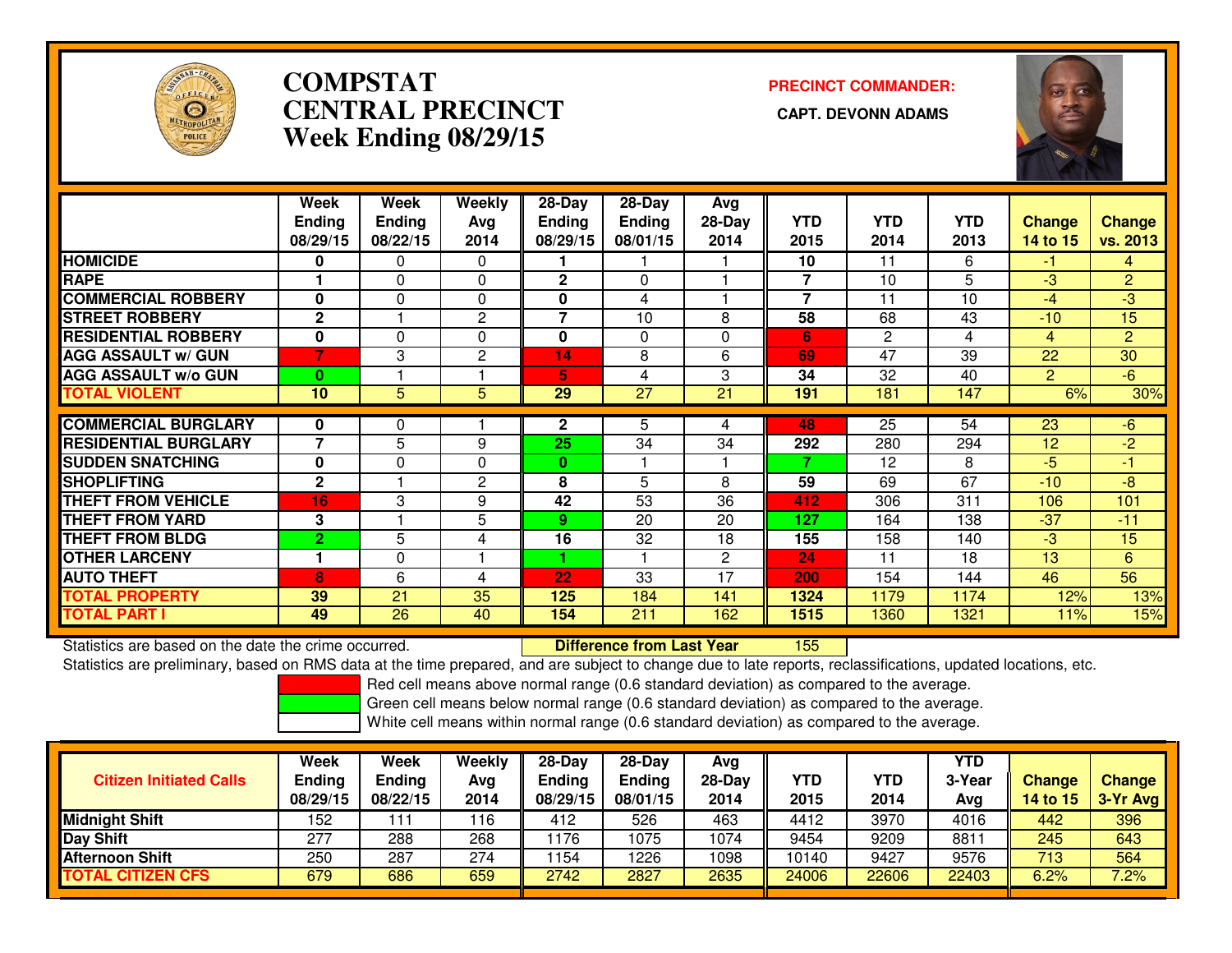

### **COMPSTAT PRECINCT COMMANDER: SOUTHSIDE PRECINCT CAPT. TERRY SHOOPWeek Ending 08/29/15**



|                             | Week<br><b>Ending</b><br>08/29/15 | Week<br><b>Ending</b><br>08/22/15 | Weekly<br>Avg<br>2014 | $28$ -Day<br><b>Ending</b><br>08/29/15 | $28-Day$<br><b>Ending</b><br>08/01/15 | Avg<br>28-Day<br>2014 | <b>YTD</b><br>2015       | <b>YTD</b><br>2014       | <b>YTD</b><br>2013 | <b>Change</b><br>14 to 15 | Change<br>vs. 2013 |
|-----------------------------|-----------------------------------|-----------------------------------|-----------------------|----------------------------------------|---------------------------------------|-----------------------|--------------------------|--------------------------|--------------------|---------------------------|--------------------|
| <b>HOMICIDE</b>             | 0                                 | 0                                 | $\Omega$              | 0                                      | 0                                     | 0                     | $\overline{2}$           |                          | 3                  |                           | $-1$               |
| <b>RAPE</b>                 | $\bf{0}$                          | $\Omega$                          | $\Omega$              |                                        | $\Omega$                              |                       | 6                        | 6                        | 3                  | 0                         | 3                  |
| <b>ICOMMERCIAL ROBBERY</b>  | 0                                 | $\Omega$                          |                       | $\bf{0}$                               | 2                                     | 3                     | $\overline{\phantom{a}}$ | 14                       | 13                 | $\sqrt{7}$                | $-6$               |
| <b>ISTREET ROBBERY</b>      |                                   |                                   |                       | 3                                      | 0                                     | 4                     | 29                       | 39                       | 20                 | $-10$                     | 9                  |
| <b>RESIDENTIAL ROBBERY</b>  | $\bf{0}$                          | $\Omega$                          | $\Omega$              |                                        | 0                                     |                       | 10                       | 9                        | 4                  |                           | 6                  |
| <b>AGG ASSAULT w/ GUN</b>   | 0                                 | 0                                 | $\Omega$              | $\mathbf 2$                            |                                       |                       | 16                       | $\overline{\phantom{a}}$ | 9                  | 9                         | $\overline{7}$     |
| <b>AGG ASSAULT w/o GUN</b>  | $\bf{0}$                          | $\Omega$                          | $\Omega$              | 3                                      | 0                                     | 2                     | 18                       | 13                       | 22                 | 5                         | $-47$              |
| <b>TOTAL VIOLENT</b>        |                                   |                                   | 3                     | 10                                     | 3                                     | 11                    | 88                       | 89                       | 74                 | $-1%$                     | 19%                |
| <b>COMMERCIAL BURGLARY</b>  | 0                                 | 0                                 |                       |                                        |                                       | 3                     | 32                       | 27                       | 40                 | 5.                        | -8                 |
|                             |                                   |                                   |                       | 4                                      | 2                                     |                       |                          |                          |                    |                           |                    |
| <b>RESIDENTIAL BURGLARY</b> | 8                                 | 6                                 | 5                     | 27                                     | 37                                    | 18                    | 217                      | 156                      | 266                | 61                        | $-49$              |
| <b>SUDDEN SNATCHING</b>     | 0                                 | 0                                 | $\Omega$              | 0                                      | $\overline{2}$                        |                       | 11                       | 9                        | 7                  | $\overline{2}$            | 4                  |
| <b>SHOPLIFTING</b>          | 13                                | 8                                 | 13                    | 55                                     | 37                                    | 51                    | 459                      | 441                      | 471                | 18                        | $-12$              |
| <b>THEFT FROM VEHICLE</b>   | 15                                | 9                                 | 7                     | 62                                     | 48                                    | 27                    | 286                      | 237                      | 254                | 49                        | 32                 |
| <b>THEFT FROM YARD</b>      |                                   | $\overline{2}$                    | 2                     | $\overline{7}$                         | 12                                    | 9                     | 86                       | 84                       | 72                 | $\overline{2}$            | 14                 |
| <b>THEFT FROM BLDG</b>      | 3                                 | 9                                 | 4                     | 22                                     | 22                                    | 17                    | 170                      | 146                      | 175                | 24                        | $-5$               |
| <b>OTHER LARCENY</b>        |                                   | $\Omega$                          |                       | $\mathbf{2}$                           | $\overline{2}$                        | $\overline{2}$        | 16                       | 23                       | 31                 | $-7$                      | $-15$              |
| <b>AUTO THEFT</b>           | 5                                 | $\overline{ }$                    | $\overline{2}$        | 24                                     | 16                                    | 8                     | 135                      | 64                       | 85                 | 71                        | 50                 |
| <b>TOTAL PROPERTY</b>       | 46                                | 41                                | 34                    | 203                                    | 178                                   | 136                   | 1412                     | 1187                     | 1401               | 19%                       | 1%                 |
| <b>TOTAL PART I</b>         | 47                                | 42                                | 37                    | 213                                    | 181                                   | 148                   | 1500                     | 1276                     | 1475               | 18%                       | 2%                 |

Statistics are based on the date the crime occurred. **Difference from Last Year** 

<sup>224</sup>

Statistics are preliminary, based on RMS data at the time prepared, and are subject to change due to late reports, reclassifications, updated locations, etc.

Red cell means above normal range (0.6 standard deviation) as compared to the average.

Green cell means below normal range (0.6 standard deviation) as compared to the average.

| <b>Citizen Initiated Calls</b> | Week<br><b>Ending</b><br>08/29/15 | Week<br>Ending<br>08/22/15 | Weekly<br>Avg<br>2014 | $28-Dav$<br>Endina<br>08/29/15 | $28-Dav$<br><b>Ending</b><br>08/01/15 | Ava<br>28-Dav<br>2014 | YTD<br>2015 | YTD<br>2014 | YTD<br>3-Year<br>Ava | <b>Change</b><br><b>14 to 15</b> | <b>Change</b><br>3-Yr Avg |
|--------------------------------|-----------------------------------|----------------------------|-----------------------|--------------------------------|---------------------------------------|-----------------------|-------------|-------------|----------------------|----------------------------------|---------------------------|
| <b>Midnight Shift</b>          | 16                                | 96                         | 91                    | 412                            | 384                                   | 363                   | 3508        | 3143        | 3195                 | 365                              | 313                       |
| Day Shift                      | 261                               | 277                        | 259                   | 1176                           | 140                                   | 1038                  | 9535        | 8878        | 8811                 | 657                              | 724                       |
| <b>Afternoon Shift</b>         | 276                               | 307                        | 259                   | 1154                           | 127                                   | 1034                  | 9331        | 8840        | 8813                 | 491                              | 518                       |
| <b>TOTAL CITIZEN CFS</b>       | 653                               | 680                        | 609                   | 2742                           | 2651                                  | 2435                  | 22374       | 20861       | 20819                | 7.3%                             | 7.5%                      |